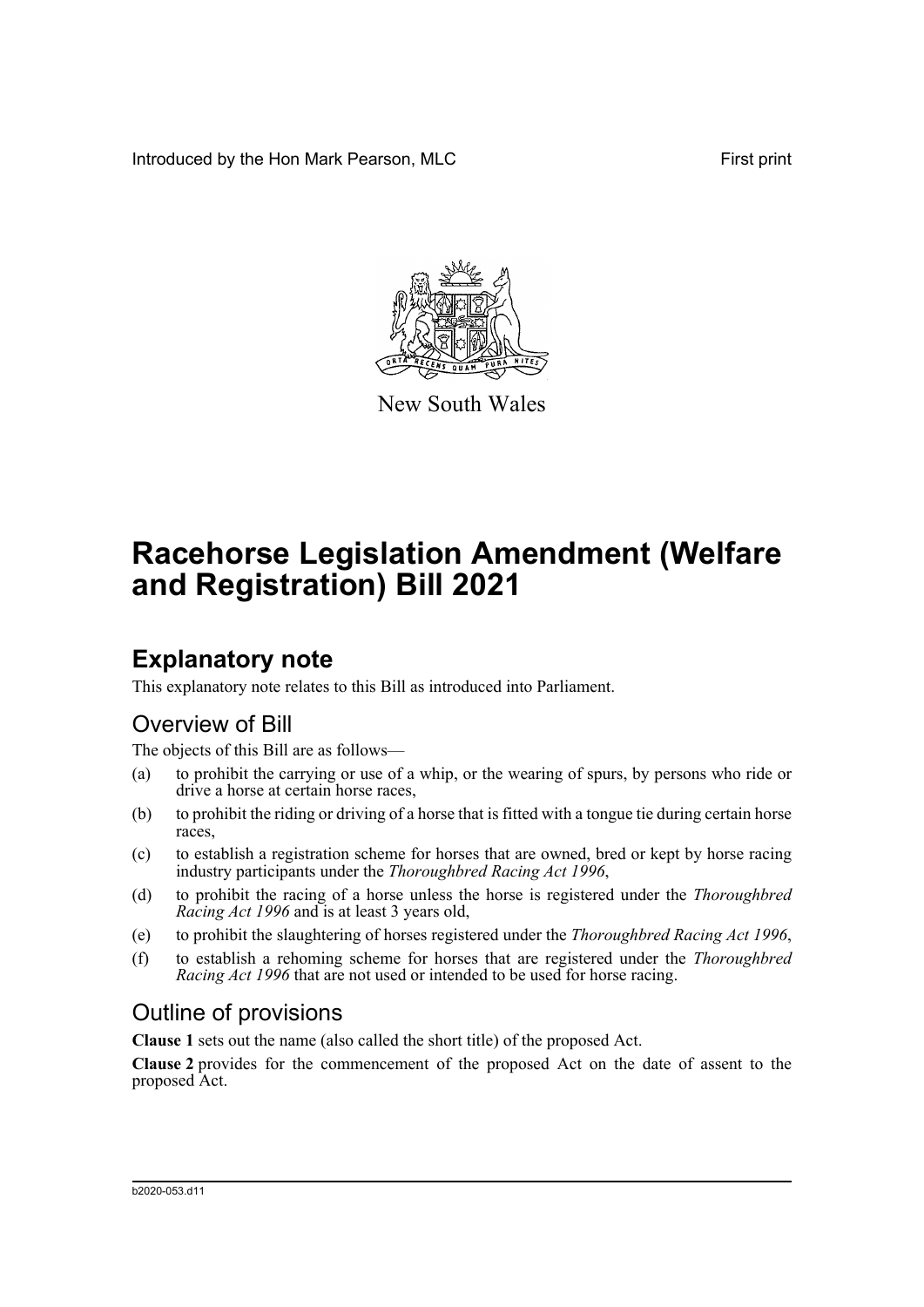### **Schedule 1 Amendment of Acts**

#### **Animal cruelty offences**

**Schedule 1.1[1]** inserts the definition of *meeting for horse racing* into the *Prevention of Cruelty to Animals Act 1979*. *Meeting for horse racing* has the same meaning as in the *Betting and Racing Act 1998* and means any meeting, other than a meeting for harness racing, at which horse racing is carried on. A *horse race* means a race conducted at a meeting for horse racing.

**Schedule 1.1[2]** extends a reference to an act of cruelty upon an animal to include a reference to an act or omission as a consequence of which the animal is unreasonably, unnecessarily or unjustifiably whipped.

**Schedule 1.1[3]** inserts proposed sections 17A–17D into Part 2 of the *Prevention of Cruelty to Animals Act 1979*.

**Proposed section 17A** provides that it is an offence punishable with a maximum penalty of \$5,500 or 6 months imprisonment, or both, for a person to use a whip to hit a part of a horse, while the person is riding or driving a horse during a horse race. It also provides that it is an offence punishable with a maximum penalty of \$2,750 for the person to carry a whip during a horse race. A director of a corporation must ensure that a person employed by the corporation to ride or drive a horse at a horse race does not carry a whip during the race. It is an offence for a director to fail to do so, punishable with a maximum penalty of \$27,500.

**Proposed section 17B** makes it an offence with a maximum penalty of \$5,500 or 6 months imprisonment, or both, for a person to ride or drive a horse at a horse race fitted with a strap or band that fixes the horse's tongue to a part of the horse's lower jaw or mouth.

**Proposed section 17C** makes it an offence with a maximum penalty of \$5,500 or 6 months imprisonment, or both, for a person to wear spurs while the person is riding or driving a horse during a horse race.

**Proposed section 17D** makes it an offence with a maximum penalty of \$5,500 or 6 months imprisonment, or both, for a person to cause or arrange for a horse that is registered under the *Thoroughbred Racing Act 1996* to be slaughtered.

#### **Registration and rehoming of horses**

**Schedule 1.2** inserts proposed Part 4A into the *Thoroughbred Racing Act 1996*, comprising proposed sections 49B–49L.

**Proposed section 49B** sets out the definitions used in proposed Part 4A.

**Proposed section 49C** provides that a horse racing industry participant must not own, breed or keep a horse that is intended to be registered under the Australian Rules of Racing unless a certain ownership declaration is lodged for the horse in accordance with those rules. A *horse racing industry participant* means a person who owns, breeds, keeps or trains horses, and certain other persons in connection with a horse, whether or not the person is employed or engaged on a full-time basis and whether or not the person receives payment or other consideration for the activity concerned. It is an offence for a horse racing industry participant to fail to lodge the declaration with a maximum penalty of \$110,000 for a body corporate or \$33,000 for an individual.

**Proposed section 49D** provides that a horse racing industry participant must not own, breed or keep a horse unless the horse is registered by a certain time. It is an offence for a horse racing industry participant to fail to register a horse within the required time with a maximum penalty of \$110,000 for a body corporate or \$33,000 for an individual.

**Proposed section 49E** makes it an offence, with a maximum penalty of \$110,000 for a body corporate or \$33,000 for an individual, for a person to cause or permit a horse to compete in a horse race if the horse is not registered.

**Proposed section 49F** provides that the Secretary of the Department of Customer Service (the *Secretary*) may register a horse in accordance with the regulations.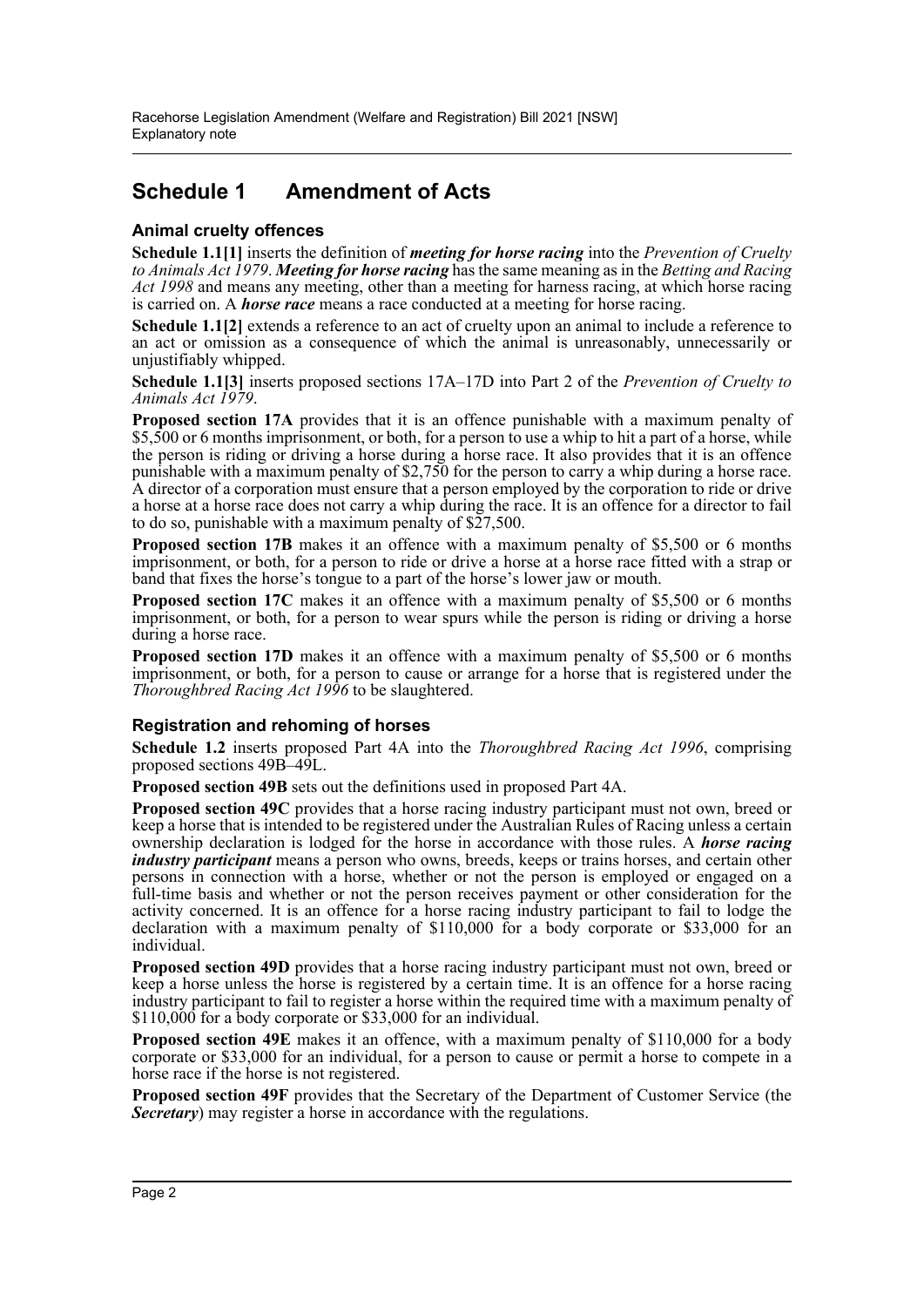**Proposed section 49G** provides that the Secretary may, at the time a horse is registered or at a later time, impose conditions on the registration of the horse. It is an offence for an owner of a registered horse to fail to comply with a condition imposed by or under proposed Part 4A with a maximum penalty of \$5,500.

**Proposed section 49H** provides that the registration of a horse is subject to the condition that an owner of the registered horse must give written notice to the Secretary of certain events within 7 days of the events occurring.

**Proposed section 49I** provides that an owner of a registered horse that does not use, or does not intend to use, the horse for horse racing must rehome the horse in accordance with a rehoming scheme. The regulations may make provision for the requirements of the rehoming scheme and the rehoming bodies that are approved by Racing NSW to arrange the rehoming of horses under the scheme.

**Proposed section 49J** makes it an offence, with a maximum penalty of \$110,000 for a body corporate or \$33,000 for an individual, for a person to cause or permit a horse to compete in a horse race if the horse is less than 3 years old.

**Proposed section 49K** provides that the Secretary must maintain a register for registered horses and owners of registered horses.

**Proposed section 49L** provides that Racing NSW must maintain a register of rehoming bodies that are approved by it.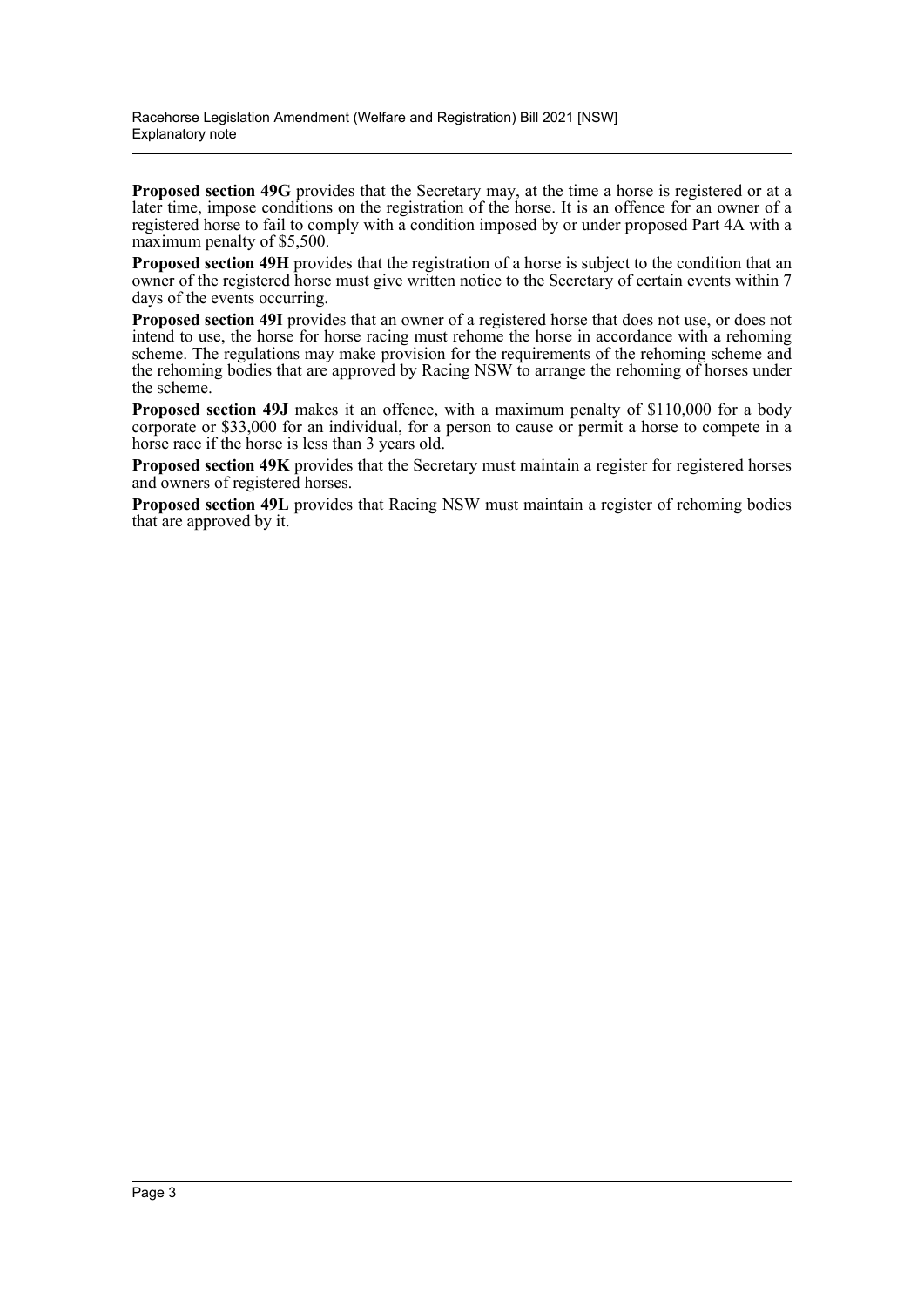Introduced by the Hon Mark Pearson, MLC **First print** First print



New South Wales

# **Racehorse Legislation Amendment (Welfare and Registration) Bill 2021**

## **Contents**

|            |   |                          | Page |
|------------|---|--------------------------|------|
|            | 1 | Name of Act              |      |
|            |   | 2 Commencement           |      |
| Schedule 1 |   | <b>Amendment of Acts</b> |      |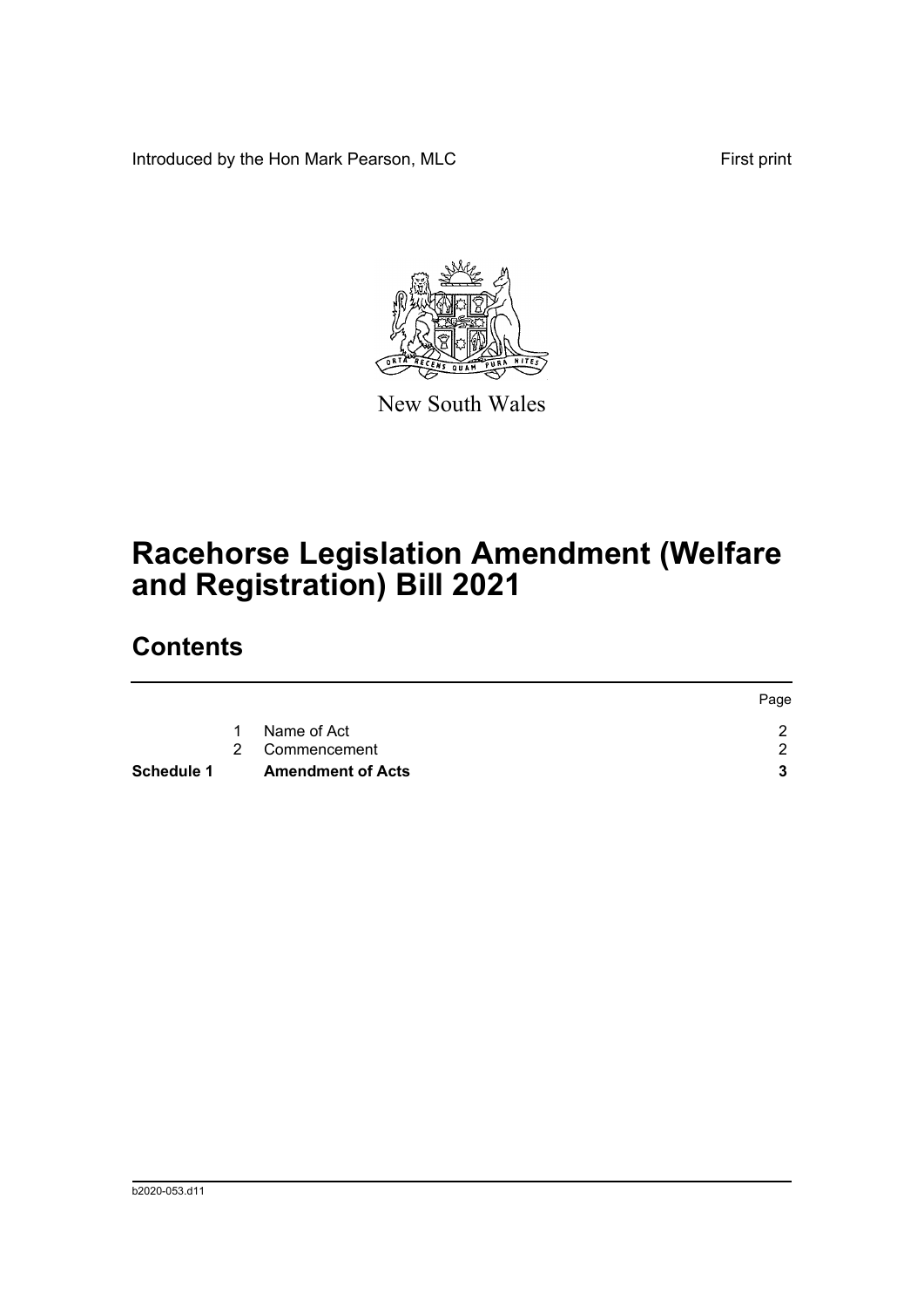

New South Wales

# **Racehorse Legislation Amendment (Welfare and Registration) Bill 2021**

No , 2021

### **A Bill for**

An Act to amend certain legislation to improve the welfare of racehorses and establish a racehorse registration scheme; and for related purposes.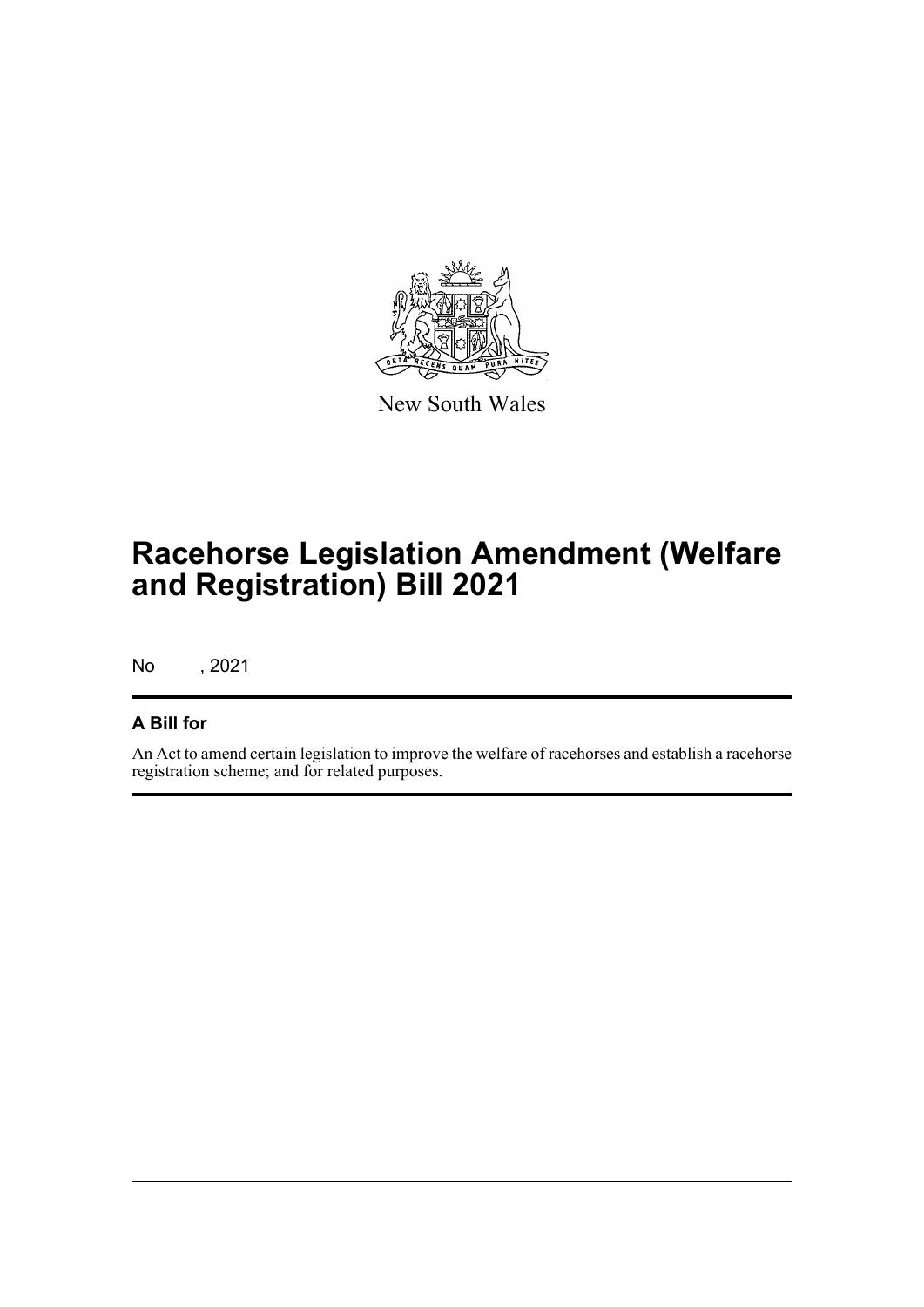<span id="page-5-1"></span><span id="page-5-0"></span>

| The Legislature of New South Wales enacts—                                              | 1             |
|-----------------------------------------------------------------------------------------|---------------|
| Name of Act                                                                             | $\mathcal{P}$ |
| This Act is the Racehorse Legislation Amendment (Welfare and Registration)<br>Act 2021. | 3<br>4        |
| <b>Commencement</b>                                                                     | 5             |
| This Act commences on the date of assent to this Act.                                   | 6             |
|                                                                                         |               |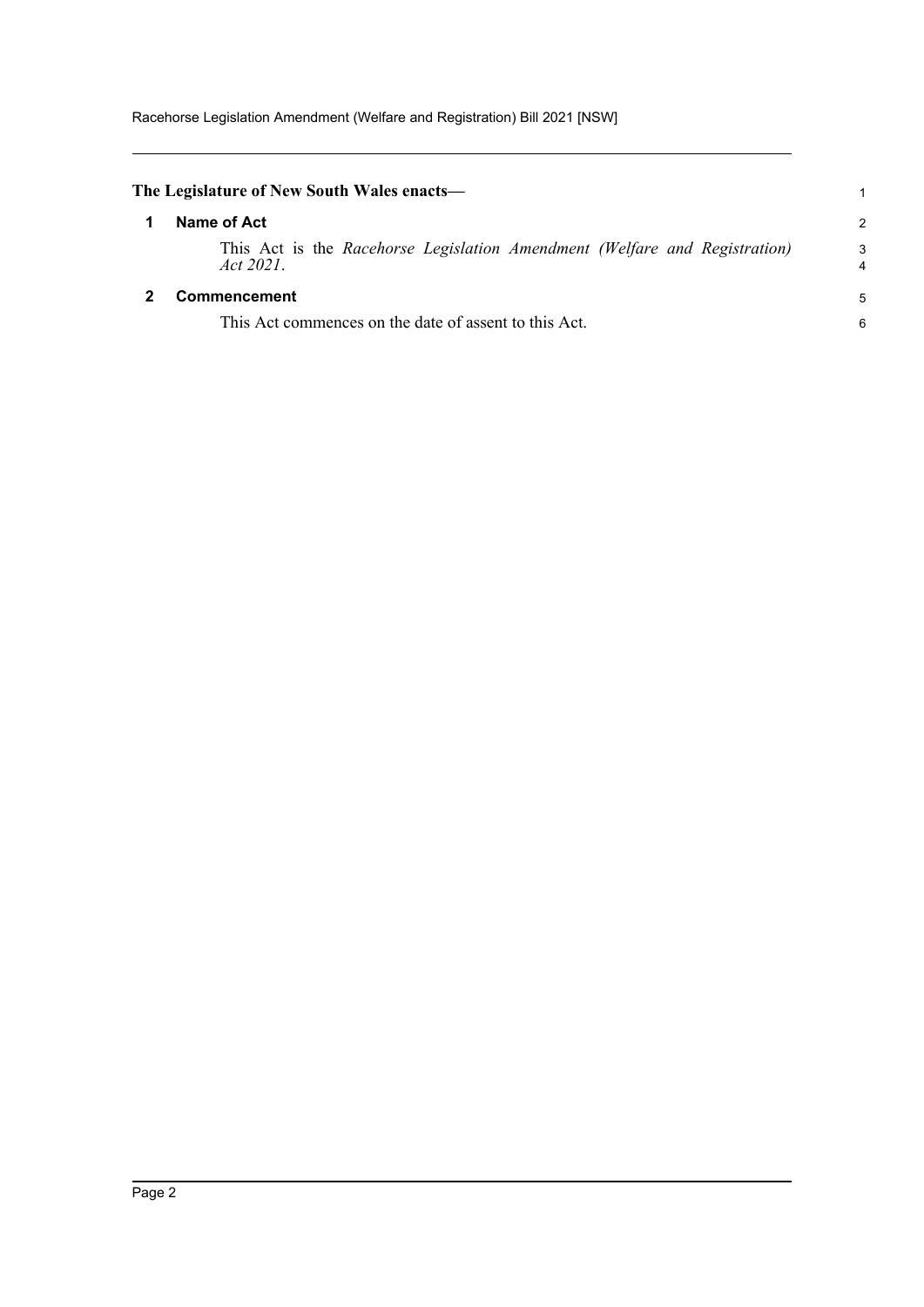<span id="page-6-0"></span>

|       | <b>Schedule 1</b>            |                 | <b>Amendment of Acts</b>                                                                                                                                                                                                                 | 1                |
|-------|------------------------------|-----------------|------------------------------------------------------------------------------------------------------------------------------------------------------------------------------------------------------------------------------------------|------------------|
| 1.1   |                              |                 | Prevention of Cruelty to Animals Act 1979 No 200                                                                                                                                                                                         | $\overline{c}$   |
| [1]   | <b>Section 4 Definitions</b> |                 |                                                                                                                                                                                                                                          | 3                |
|       |                              |                 | Insert in alphabetical order in section $4(1)$ —<br>horse race means a race conducted at a meeting for horse racing.<br><i>meeting for horse racing</i> has the same meaning as in section $4(1)$ of the<br>Betting and Racing Act 1998. | 4<br>5<br>6<br>7 |
| $[2]$ |                              | Section 4(2)(a) |                                                                                                                                                                                                                                          | 8                |
|       |                              |                 | Insert ", whipped" after "terrified".                                                                                                                                                                                                    | 9                |
| [3]   |                              |                 | Sections 17A-17D                                                                                                                                                                                                                         | 10               |
|       |                              |                 | Insert after section 17-                                                                                                                                                                                                                 | 11               |
|       | <b>17A</b>                   |                 | Carrying whips or whipping horses during races prohibited                                                                                                                                                                                | 12               |
|       |                              | (1)             | A person must not carry a whip while the person is riding or driving a horse<br>during a horse race.<br>Maximum penalty—25 penalty units.                                                                                                | 13<br>14<br>15   |
|       |                              | (2)             | A director of a corporation must ensure that a person employed by the<br>corporation to ride or drive a horse at a horse race does not carry a whip during<br>the race.                                                                  | 16<br>17<br>18   |
|       |                              |                 | Maximum penalty—250 penalty units.                                                                                                                                                                                                       | 19               |
|       |                              | (3)             | A person must not use a whip to hit a part of a horse while the person is riding<br>or driving a horse during a horse race.<br>Maximum penalty—50 penalty units or imprisonment for 6 months, or both.                                   | 20<br>21<br>22   |
|       |                              | (4)             | In this section-<br>whip includes a riding crop.                                                                                                                                                                                         | 23<br>24         |
|       | 17B                          |                 | Tongue ties during races prohibited                                                                                                                                                                                                      | 25               |
|       |                              | (1)             | A person must not ride or drive a horse that is fitted with a tongue tie during a<br>horse race.                                                                                                                                         | 26<br>27         |
|       |                              |                 | Maximum penalty—50 penalty units or imprisonment for 6 months, or both.                                                                                                                                                                  | 28               |
|       |                              | (2)             | In this section-<br><b>tongue tie</b> means a strap or band that fixes a horse's tongue to a part of the<br>horse's lower jaw or mouth.                                                                                                  | 29<br>30<br>31   |
|       | <b>17C</b>                   |                 | Spurs during races prohibited                                                                                                                                                                                                            | 32               |
|       |                              |                 | A person must not wear spurs while the person is riding or driving a horse<br>during a horse race.                                                                                                                                       | 33<br>34         |
|       |                              |                 | Maximum penalty—50 penalty units or imprisonment for 6 months, or both.                                                                                                                                                                  | 35               |
|       | <b>17D</b>                   |                 | Slaughtering of thoroughbred horses prohibited                                                                                                                                                                                           | 36               |
|       |                              | (1)             | A person must not cause or arrange for a horse that is registered under the<br><i>Thoroughbred Racing Act 1996</i> to be slaughtered.<br>Maximum penalty—50 penalty units or imprisonment for 6 months, or both.                         | 37<br>38<br>39   |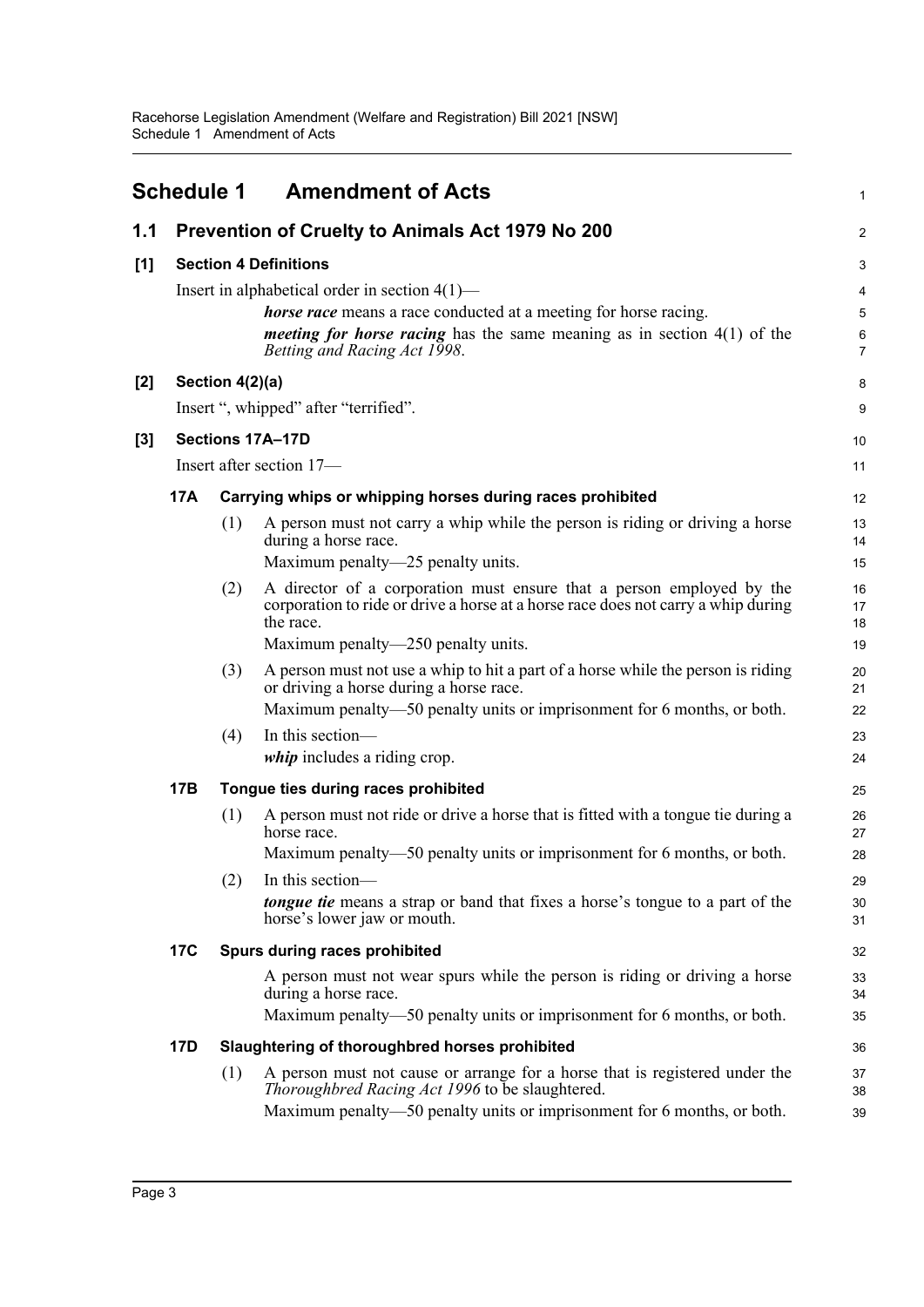|     |         | (2)               | It is a defence to a prosecution for an offence against subsection $(1)$ if the<br>defendant satisfies the court that the horse to which the offence relates—                                                                                   | 1<br>$\overline{2}$  |
|-----|---------|-------------------|-------------------------------------------------------------------------------------------------------------------------------------------------------------------------------------------------------------------------------------------------|----------------------|
|     |         |                   | was suffering significant physical injury or had a terminal illness that<br>(a)<br>required the defendant to take immediate action, and                                                                                                         | 3<br>4               |
|     |         |                   | was euthanised as a result of that injury or condition.<br>(b)                                                                                                                                                                                  | 5                    |
|     |         | (3)               | This section has effect despite anything to the contrary in section 26B of this<br>Act.                                                                                                                                                         | 6<br>7               |
| 1.2 |         |                   | Thoroughbred Racing Act 1996 No 37                                                                                                                                                                                                              | 8                    |
|     | Part 4A |                   |                                                                                                                                                                                                                                                 | 9                    |
|     |         |                   | Insert after Part 4-                                                                                                                                                                                                                            | 10                   |
|     |         |                   | Part 4A Registration and rehoming of horses                                                                                                                                                                                                     | 11                   |
|     |         | <b>Division 1</b> | <b>Preliminary</b>                                                                                                                                                                                                                              | 12                   |
|     | 49B     |                   | <b>Definitions</b>                                                                                                                                                                                                                              | 13                   |
|     |         |                   | In this Part-                                                                                                                                                                                                                                   | 14                   |
|     |         |                   | <i>approved rehoming bodies</i> —see section $49I(2)(c)$ .                                                                                                                                                                                      | 15                   |
|     |         |                   | <i>authorised person</i> means a person who is authorised in writing to lodge a foal<br>ownership declaration on behalf of a horse racing industry participant.                                                                                 | 16<br>17             |
|     |         |                   | <i>foal ownership declaration</i> has the same meaning as in the Australian Rules<br>of Racing.                                                                                                                                                 | 18<br>19             |
|     |         |                   | horse racing industry participant means the following persons, whether or<br>not the person is employed or engaged on a full-time basis and whether or not<br>the person receives payment or other consideration for the activity<br>concerned- | 20<br>21<br>22<br>23 |
|     |         |                   | a person who owns, breeds or keeps horses,<br>(a)                                                                                                                                                                                               | 24                   |
|     |         |                   | a person who trains horses,<br>(b)                                                                                                                                                                                                              | 25                   |
|     |         |                   | a person who handles horses at a horse race,<br>(c)                                                                                                                                                                                             | 26                   |
|     |         |                   | a person who acts as a bookmaker or bookmaker's clerk in connection<br>(d)<br>with horse racing,                                                                                                                                                | 27<br>28             |
|     |         |                   | a person who provides health services of a type, that are prescribed by<br>(e)<br>the regulations, to a horse,                                                                                                                                  | 29<br>30             |
|     |         |                   | another person or a member of a class of person associated with horse<br>(f)<br>racing prescribed by the regulations for the purposes of this definition.                                                                                       | 31<br>32             |
|     |         |                   | <i>notification event</i> —see section 49H.                                                                                                                                                                                                     | 33                   |
|     |         |                   | registered means registered under this Part, except in sections 49C and<br>$49D(2)$ .                                                                                                                                                           | 34<br>35             |
|     |         |                   | <b>Secretary</b> means the Secretary of the Department of Customer Service.                                                                                                                                                                     | 36                   |
|     |         | <b>Division 2</b> | <b>Registration offences</b>                                                                                                                                                                                                                    | 37                   |
|     | 49C     |                   | Horse must not be owned, bred or kept without foal ownership declaration                                                                                                                                                                        | 38                   |
|     |         | (1)               | A horse racing industry participant must not own, breed or keep a horse that is<br>intended to be registered under the Australian Rules of Racing unless the horse<br>racing industry participant, or an authorised person on behalf of the     | 39<br>40<br>41       |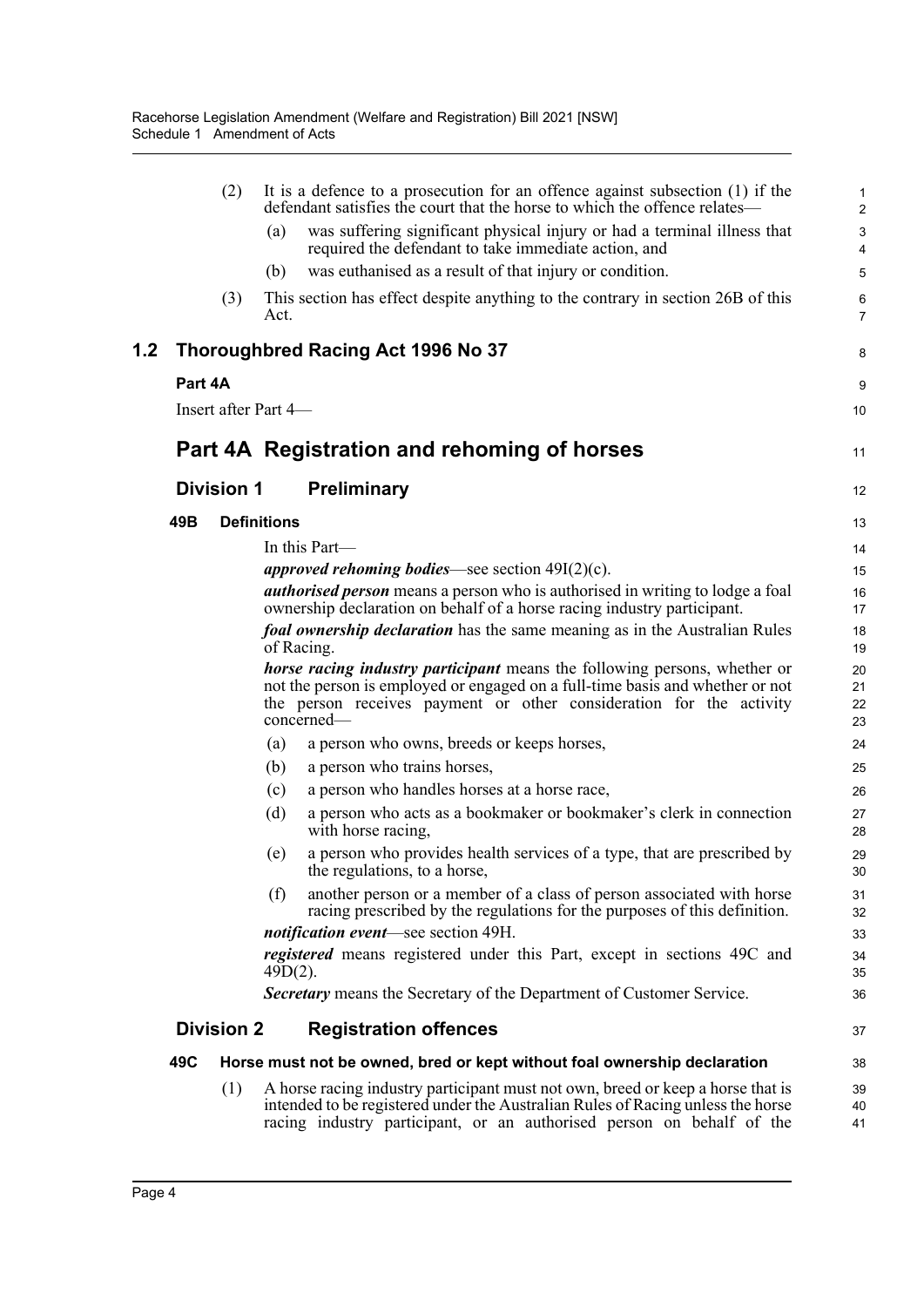participant, has lodged a foal ownership declaration for the horse with Racing Australia Limited. Maximum penalty—1,000 penalty units for a body corporate or 300 penalty units for an individual. (2) A foal ownership declaration must be lodged in accordance with, and within the time specified in, the Australian Rules of Racing. Maximum penalty—1,000 penalty units for a body corporate or 300 penalty units for an individual. (3) This section applies despite section 13(2). **49D Horses must not be owned, bred or kept without registration** (1) A horse racing industry participant must not own, breed or keep a horse, whether or not the horse is owned, bred or kept in connection with horse racing, unless the horse is registered— (a) within 6 months of the birth of the horse, or (b) for a horse that comes into the possession of a horse racing industry participant that is older than 6 months—within 30 days of the horse coming into the possession of the horse racing industry participant, or (c) for a horse that is transferred into this State from another State or Territory or from overseas at any age—from the date of transfer into this State. Maximum penalty—1,000 penalty units for a body corporate or 300 penalty units for an individual. (2) This section applies regardless of whether a horse is already registered by Racing NSW for the purposes of section 14. **49E Horses must not race unless registered** A person must not cause or permit a horse to compete in a horse race unless the horse is registered. Maximum penalty—1,000 penalty units for a body corporate or 300 penalty units for an individual. **Division 3 Requirements for registration 49F Registration of horses** (1) The Secretary may, in accordance with the regulations, register a horse. (2) Without limiting subsection (1), the regulations may make provision for the following— (a) the application requirements for registration, (b) the term of registration for horses. (3) The Secretary may refuse to register a horse if the Secretary is of the opinion that it would be in the best interests of— (a) the horse racing industry, or (b) the welfare of the horse concerned. (4) Without limiting subsection (3)(b), the Secretary may form the opinion that refusal to register the horse would be in the best interests of the welfare of the horse concerned if the proposed owner of the horse has been convicted of an 1 2 3 4 5 6 7 8 9 10 11 12 13 14 15 16 17 18 19 20  $21$  $22$ 23  $24$ 25 26 27 28 29 30 31 32 33 34 35 36 37 38 39 40 41 42 43

offence under the *Prevention of Cruelty to Animals Act 1979*.

44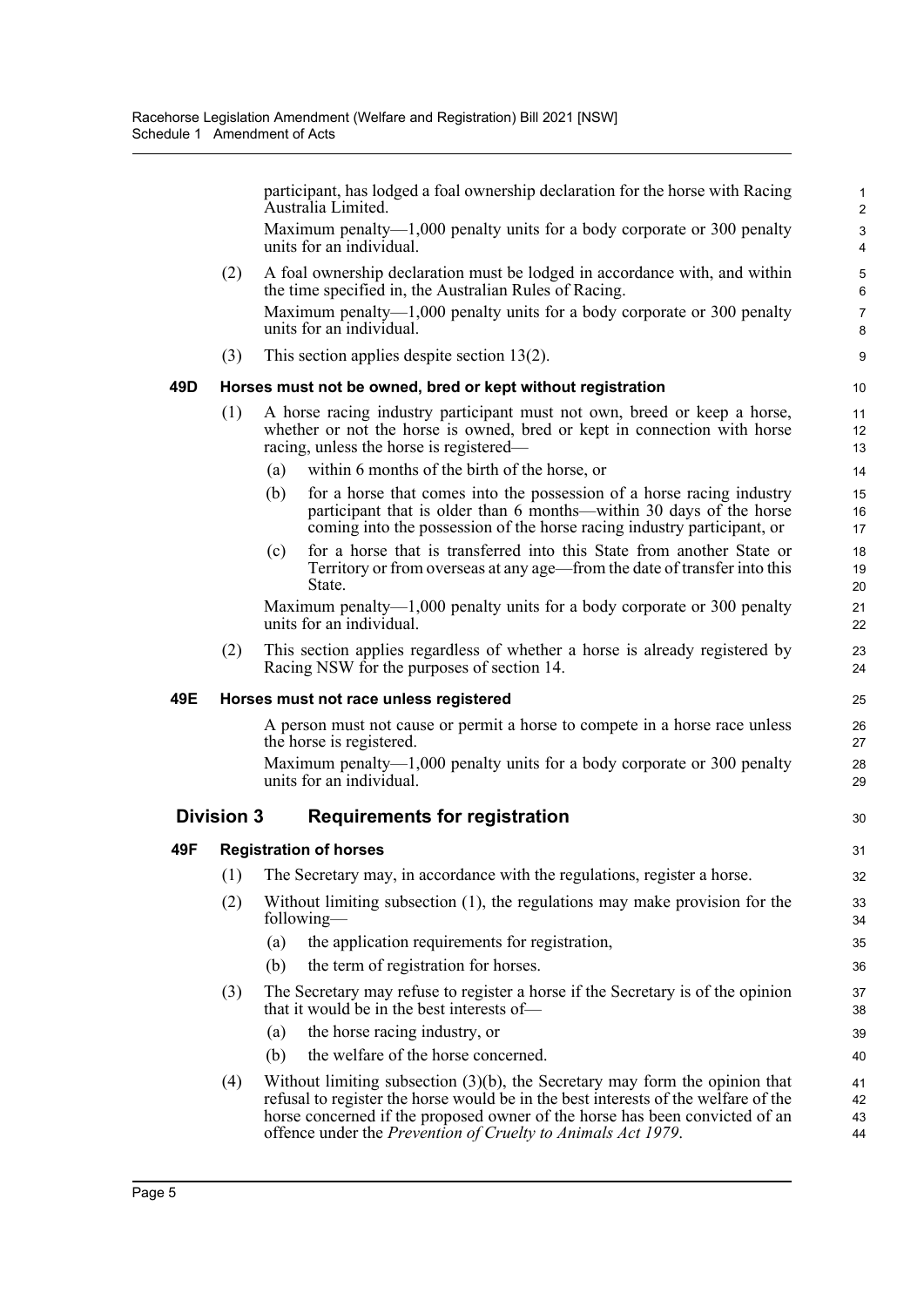|     | (5)               |     | The regulations may provide for a fee to be paid for an application for<br>registration.                                                                                                                                                 | 1<br>$\overline{2}$ |
|-----|-------------------|-----|------------------------------------------------------------------------------------------------------------------------------------------------------------------------------------------------------------------------------------------|---------------------|
| 49G |                   |     | Conditions generally relating to registration                                                                                                                                                                                            | 3                   |
|     | (1)               |     | The Secretary may, at the time of the registration of a horse or at a later time,<br>impose, vary or revoke conditions on the registration of a horse under this Part.                                                                   | 4<br>5              |
|     | (2)               |     | Without limiting the kinds of conditions that may be imposed by the Secretary<br>under subsection $(1)$ , the registration of a horse may be subject to a condition<br>requiring the owner of a registered horse to microchip the horse. | 6<br>7<br>8         |
|     | (3)               |     | The owner of a registered horse must comply with a condition imposed by or<br>under this Part.                                                                                                                                           | 9<br>10             |
|     |                   |     | Maximum penalty—50 penalty units.                                                                                                                                                                                                        | 11                  |
| 49H |                   |     | <b>Condition to notify Secretary of certain events</b>                                                                                                                                                                                   | 12                  |
|     | (1)               |     | The registration of a horse is subject to the condition that an owner of a<br>registered horse must give written notice to the Secretary of the following<br>events (a <i>notification event</i> ) —                                     | 13<br>14<br>15      |
|     |                   | (a) | significant injury or death of a registered horse,                                                                                                                                                                                       | 16                  |
|     |                   | (b) | a change to the ownership of a registered horse, whether or not the<br>subsequent owner is a horse racing industry participant,                                                                                                          | 17<br>18            |
|     |                   | (c) | an event prescribed by the regulations.                                                                                                                                                                                                  | 19                  |
|     | (2)               |     | Notice must be given within 7 days after a notification event first occurs.                                                                                                                                                              | 20                  |
|     | (3)               |     | The regulations may specify particulars for a notification event that must be<br>included in the notice.                                                                                                                                 | 21<br>22            |
|     | <b>Division 4</b> |     | <b>Rehoming of registered horses</b>                                                                                                                                                                                                     | 23                  |
| 491 |                   |     | Horses required to be rehomed                                                                                                                                                                                                            | 24                  |
|     | (1)               |     | An owner of a registered horse that does not use, or does not intend to use, the<br>horse for horse racing must rehome the horse in accordance with a rehoming<br>scheme that is prescribed by the regulations.                          | 25<br>26<br>27      |
|     |                   |     | Maximum penalty— $1,000$ penalty units for a body corporate or 300 penalty<br>units for an individual.                                                                                                                                   | 28<br>29            |
|     | (2)               |     | Without limiting subsection (1), the regulations may make provision for the                                                                                                                                                              | 30<br>31            |
|     |                   |     | following—                                                                                                                                                                                                                               |                     |
|     |                   | (a) | requirements for applications to rehome registered horses under the<br>rehoming scheme, including demonstrating rehabilitation and training<br>for registered horses,                                                                    | 32<br>33<br>34      |
|     |                   | (b) | requirements for complying with the rehoming scheme, including the<br>time within which an owner of a registered horse must rehome the<br>horse,                                                                                         | 35<br>36<br>37      |
|     |                   | (c) | rehoming bodies that are approved by Racing NSW to arrange the<br>rehoming of horses under the rehoming scheme (the <i>approved</i><br><i>rehoming bodies</i> ).                                                                         | 38<br>39<br>40      |
|     | (3)               |     | The regulations may provide for a fee to be paid for a rehoming application.                                                                                                                                                             | 41                  |